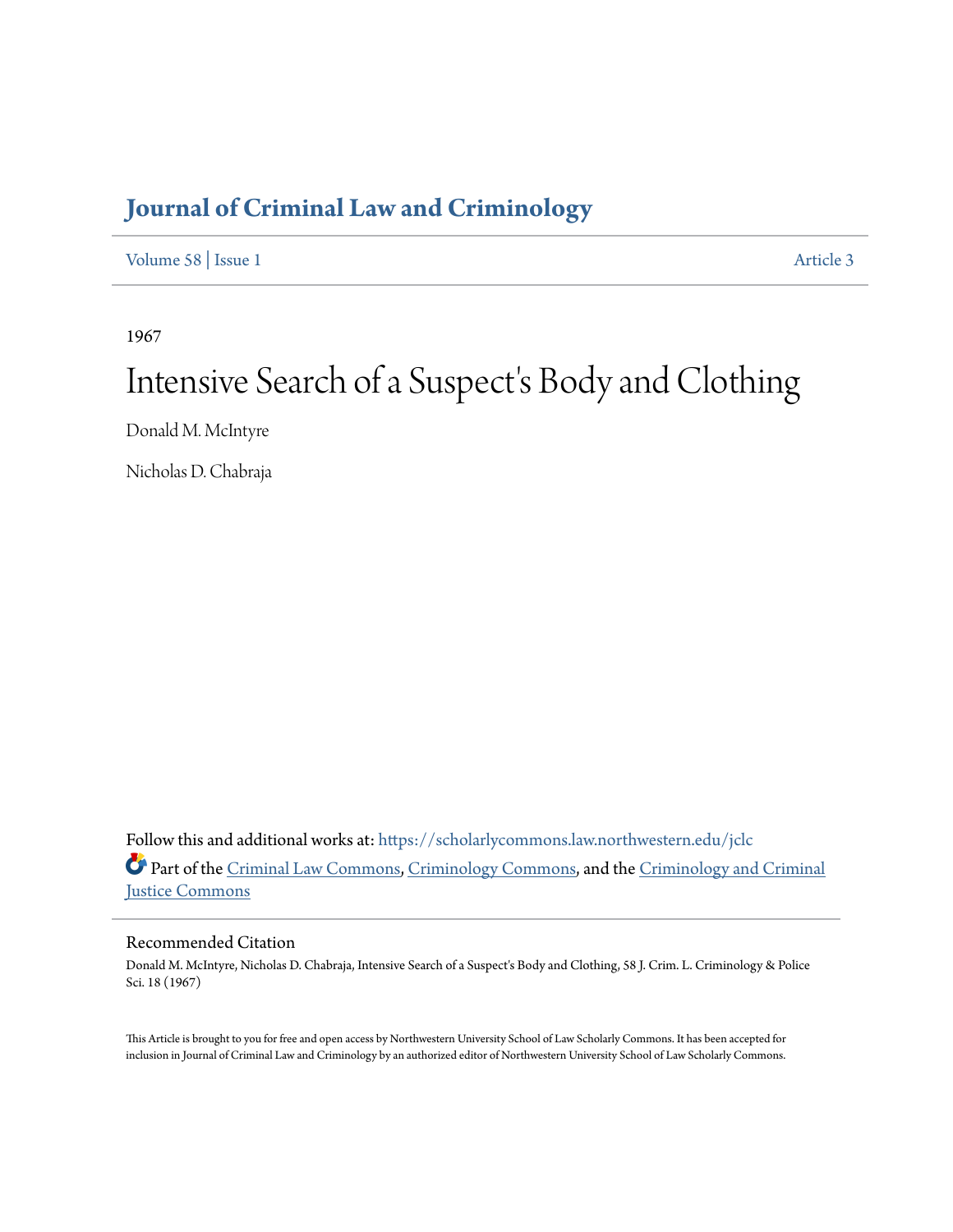## THE INTENSIVE SEARCH OF A SUSPECT'S BODY AND CLOTHING\*

DONALD M. McINTYRE AND NICHOLAS D. CHABRAJA

Mr. McIntyre is the American Bar Foundation's Supervisor of Research, a position he has occupied since 1964. From 1957 to 1964 he was a research attorney at the Foundation. He is a member of the West Virginia Bar.

Mr. Chabraja is a senior law student at Northwestern University. He was a Research Assistant at the American Bar Foundation during the Summer of 1966, at which time he collaborated with Mr. McIntyre in the preparation of the present article.

Some of the data forming the basis for this article will appear in a forthcoming A. B. F. book entitled *The Detection of Crime*.

Following the arrest of a criminal suspect the police often find it desirable, and sometimes necessary, to make an intensive search of the suspect's person. Searches of this kind are conducted without a warrant under the general rule that permits the search of a suspect as incident to his lawful arrest. Courts have long recognized the need for police to search an arrested person as a protective measure, both to save the officer from harm and to recover incriminating evidence before it is disposed of by the suspect.'

Legislatures have been virtually silent in regulating searches made incident to a valid arrest. Appellate courts on the other hand, through their interpretations of the Fourth Amendment's prohibition against unreasonable searches, have established a sizable body of law governing the permissible scope and intensiveness of the incidental search.

This discussion of the problems created by intensive body searches begins with the premise that a valid arrest has been made and that some form of search is permissible. The question to be considered is whether the scope or methods of search are reasonable or unreasonable police intrusions. The question arises particularly in regard to three searching techniques that are often humiliating or painful for the suspect and degrading for the police. The first technique can be identified as "strip searching," whereby a suspect is disrobed so that his clothes and body can be examined for weapons or evidence of crime. The second technique is the intensive search for evidence suspected

of being secreted in a body cavity, such as the suspect's mouth, stomach and internal tract, rectum, or vagina. The third consists of taking or capturing a specimen of the suspect's blood, urine, or breath for chemical analysis to determine whether he is under the influence of alcohol or drugs. References to police practices are based, in large part, on data from the American Bar Foundation's study of criminal justice administration and from interviews with officials of the Chicago Police Department.

#### **STRIP** SEARCHING

When a male suspect is arrested he is frisked,<sup>3</sup> but normally he is not required to remove his clothes. Exceptions to this practice exist when the arrest is made for an offense involving the theft or possession of small items and there is reason to believe the items are concealed in the suspect's clothes. Thus, jewelry, narcotics, and gambling slips are often found in the lining of wearing apparel and in shoes. On some occasions clothing is removed so that it can be subjected to chemical analysis. The legality of removing the clothes of a suspect in these circumstances has seldom been

2 Pilot Project Report, The Administration of Criminal Justice in the United States (1958), 7 Vols. (un- published). The pilot study was done in Michigan, published). The pilot study was done in Michigan, Kansas, and Wisconsin in 1956-57.<br><sup>8</sup> While a frisk normally amounts to the officer run-

ning his hands over the suspect's clothes to detect a weapon, it could be more intensive, as in the following description: "The officer must feel with sensitive fingers every portion of the prisoner's body. A thorough search must be made of the prisoner's arms and armpits, waistline and back, the groin area about the testicles, and entire surface of the legs down to the feet. The pat and feel method may be employed when the arrest is made outdoors and disrobing is not feasible." Priar & Martin, *Searching and Disarming Criminals,* 45 **J.** Cmu. L., C & P.S. 481 (1954).

<sup>\*</sup>The opinions and conclusions expressed by the authors are their own and do not necessarily reflect the views of the American Bar Foundation.

The clearest statement of this rule appears in United States v. Rabinowitz, 339 U.S. 58 (1950).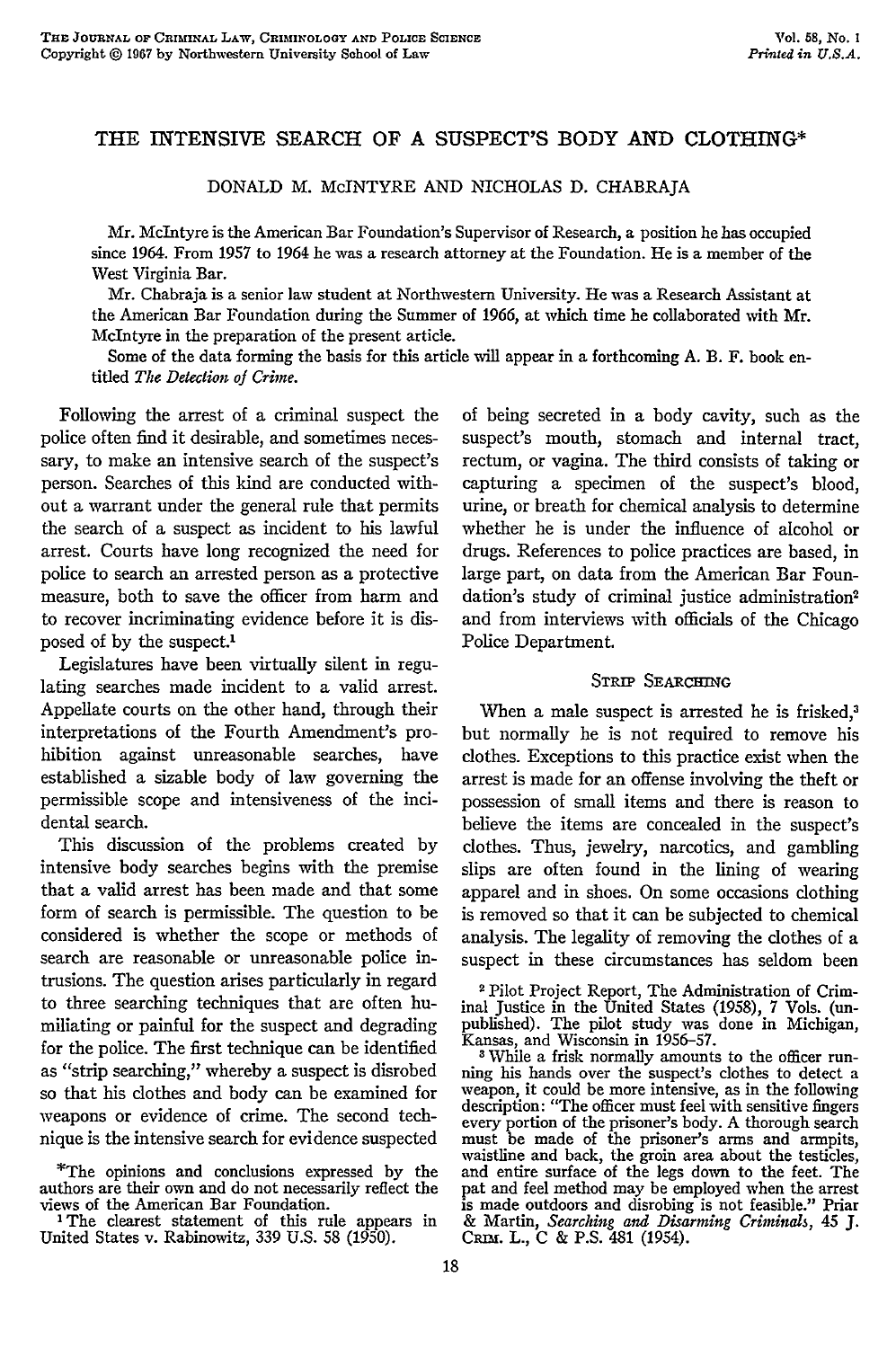placed in issue on appeal; when it has, the searches have been upheld.4

More ticklish problems arise in connection with the search of female prisoners. Departmental orders usually prohibit policemen from searching a woman placed under arrest, except for searches of her handbag or a coat carried on her arm. These regulations are prompted in large part by a desire to avoid accusations, or the threat of accusations, of abuse. However, thorough searches are made by police matrons at places where female prisoners are detained. The legal problem arises in regard to such searches.

It is difficult to make generalizations about procedures for searching women prisoners. Interviews with officials gave some indication of the practices employed. In Chicago, for example, women arrestees-about 20,000 annually-are initially detained at central police headquarters. Prior to arrival at this detention facility, the arresting officers, since they cannot make a search for weapons, protect themselves against the risk of attack by handcuffing women thought to be dangerous and transporting them in a vehicle that has a protective screen between the driver and the suspect. Policewomen are sometimes used to search women at the scene of an arrest, but this is unusual because policewomen are ordinarily not immediately available. However, when a raid is planned against an organized crime operation such as a narcotics ring, policewomen often accompany the raiding party for the express purpose of making a thorough search of female suspects involved in the unlawful enterprise.

When a search of women prisoners is conducted at headquarters, the women are first asked to place their personal items on a table so they can be inventoried and placed in safekeeping. About 90 per cent of the prisoners are then asked to remove their clothes so that they can be examined for weapons or contraband. Following this, the prisoners are asked to assume a squatting position, which presumably has the effect of dislodging any items secreted in the vagina.

According to the experience of the Chicago police matrons, most of the women prisoners have criminal records and many have been arrested for crimes of violence. This explains the high incidence of body searches. Strip searches are less frequently used for male prisoners. Such searches are consid-

4 Robinson v. **U.S. 283 F.2d 508 (D.C.** Cir. **1960);** People v. Fiorito, 19 **Ill. 2d** 246, 166 **N.E.2d** 606 (1960). ered by the police to be less regularly necessary because "field" searches serve to uncover weapons -the police's main concern-and because men rarely secrete weapons beyond putting them in their pockets or belts.

The primary objective of the strip search appears in practice to be to safeguard the property and physical well-being of those in custody, rather than to uncover evidence of crime. All manner of objects capable of inflicting harm are seized in routine strip searches. The undergarments of female prisoners, in particular, are frequent hiding places for knives, fingernail files, straight razors, and small firearms. The police are aware that a self-inflicted injury, suicide attempt, or injury to another prisoner through the use of such weapons is apt to result in civil liability for the police or, in any event, disciplinary action by the department for failure to take adequate protective measures. For this reason any items capable of conversion into dangerous instruments, such as the glass in a watch or spectacles, are taken from the prisoner during the initial detention period. (Requiring the removal of female attire is also a means of coping with the problem created **by** female impersonators or transvestites.)

While it is of secondary concern, evidence of crime is frequently uncovered by the strip search. Contraband, such as narcotics or gambling slips, are from time to time exposed and seized. Even the squatting exercise will occasionally produce the aforemention items, according to the police matrons of the Chicago Police Department. .

The lawfulness of these searching practices is not apt to be challenged because the items seized are rarely used as a basis for prosecution. Weapons and contraband are simply confiscated. Discovery of a large quantity of narcotics, however, may support a "possession" or "sale" charge. In such event, the introduction of the evidence could be challenged on two grounds: first, that the strip search was an excessive intrusion on the body of the suspect (and therefore unreasonable) and, second, that the search was exploratory in that police were seeking evidence of any crime rather than preventing destruction of evidence related to the crime for which the arrest was made.<sup>5</sup>

<sup>5</sup>The need for a relationship between the evidence searched for and the reason for the arrest appears in cases where officers make an incidental search puisuant to a traffic arrest. In Taglavore v. U.S., **291** F.2d 291 F.2d 262 (9th Cir. 1961), for example, a narcotics sus-<br>pect was arrested on a traffic warrant. Upon being ap-<br>proached by the police, he deposited something in his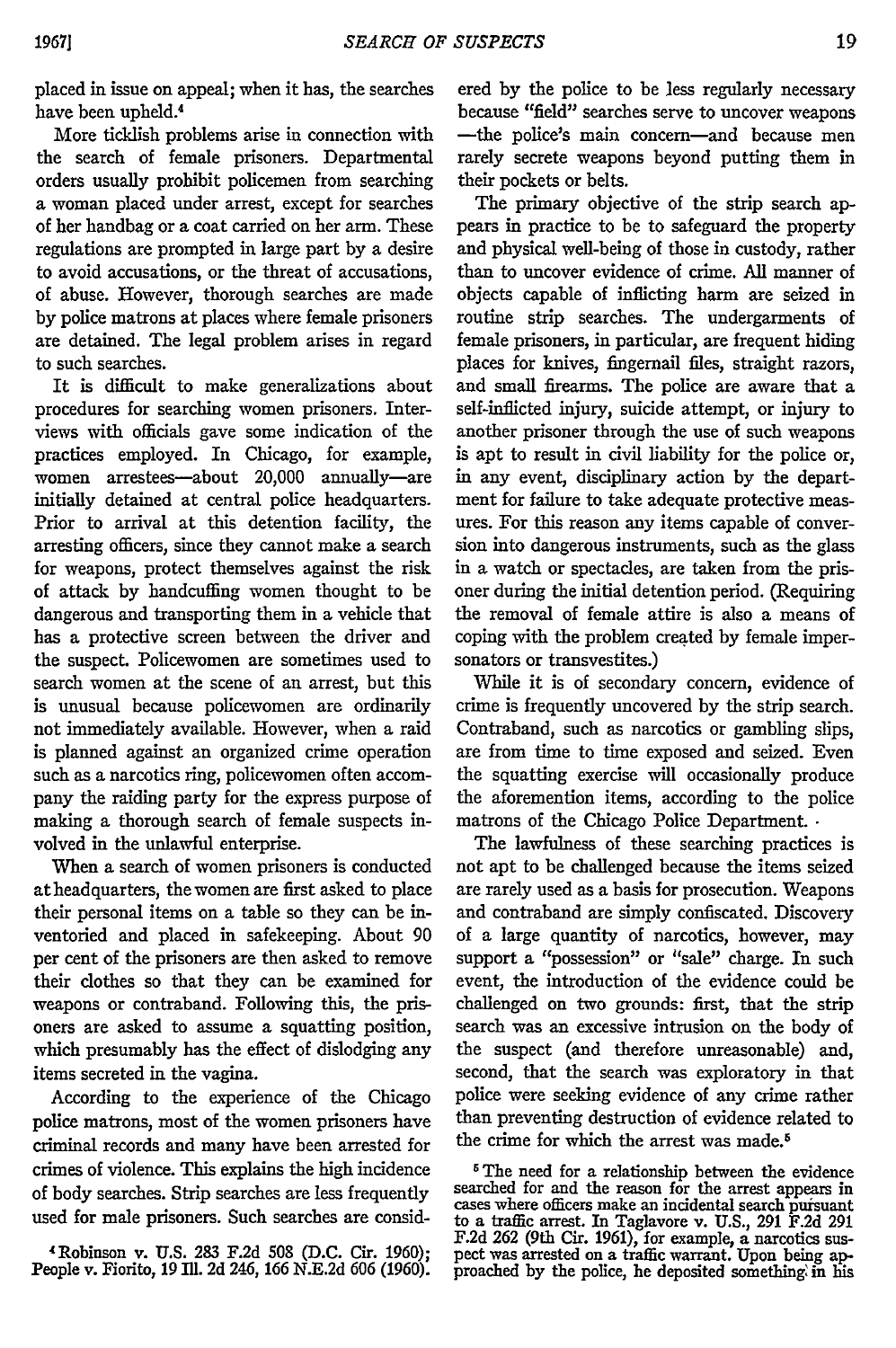These issues have not .been conclusively decided by the courts. Persuasive arguments can be made in both directions. In the last analysis, whether the strip searching is excessive or reasonable requires a choice between the plain utility for the purposes mentioned and the equally plain offensive intrusion they entail.

Whether the search was exploratory is a more complex problem. If the strip search is a routine matter, it is an indication that the police are motivated by a desire to protect the lives and property of prisoners and not to explore for evidence to support another, more serious charge than that for which the suspect was arrested.6 Paradoxically, the routine use of strip searches, which has a non-prosecutorial objective, is more compatible with "reasonableness of search" limitations than selective strip searching practices.<sup>7</sup> In the occasional situation where a quantity of narcotics turns up in the course of a routine search, it could be said that the discovery was a fortuity and the evidence admissible under the general rule that permits the seizure of contraband when it is accidentally discovered.8

Reasoning of this sort, however, may find no favor in the courts, especially if the cases that bring strip searching to their attention are extreme situations demonstrating obvious abuse. An example appears in *Lucero v. Donovan,9* a suit under the Federal Civil Rights Act stemming

mouth. One officer "applied pressure to the suspect's throat" and saw what appeared to be cigarette paper in his mouth. A second officer arrived and the suspect was thrown to the ground. While one officer "sat on his stomach [ the other officer] . . continued to choke him until his mouth opened" and a marijuana cigarette removed. The evidence was held inadmissible because the traffic arrest was a subterfuge for conducting an incidental search for narcotics, which was obviously unrelated to the traffic violation. See also People v. Watkins, 191. 2d 11, 153 N.E. 2d 253 (1960), Agnello<br>v. U.S., 269 U.S. 20, 30 (1925) and People v. Cona,<br>180 Mich. 641, 147 N.W. 525 (1914).

<sup>6</sup> Searches that can be characterized as "exploratory" or as "fishing expeditions" are prohibited. U.S. v. Lefkowitz, 285 U.S. 452 (1932). <sup>7</sup> There is ample indication that when the searching

activity is motivated by a desire to enforce civil regulations, like health and building inspections, and not to build a criminal case, the search will be upheld. Frank v. Maryland, 359 U.S. 360 (1959), and Ohio *ex* rd Eaton v. Price, 364 U.S. 263 (1960).

**8 U.S.** v. Charles, 8 F.2d 302 (N.D. Cal. 1925) where it is stated that, in the absence of a search that is a mere pretext, the seizure of contraband is not only legal but also mandatory when it is in "plain view" during a search for another item. See also Abel v. U.S., 362 **U.S.** 217 (1960) and Harris v. U.S., 331 U.S. 145 (1947). 1354 F.2d 16 (9th Cir. 1965).

from an unlawful arrest and search, including abusive treatment at the police station. The plaintiff, a female, was detained on a narcotics charge and instructed by a police matron to remove her clothes, to squat, lean forward, and pull her own buttocks apart for a visual check for narcotics. She refused. Two policemen were then summoned to hold the prisoner down while the matron removed her clothes. The plaintiff alleged further that the male officers made deprecating remarks about her nude body as she lay weeping on the floor. No contraband was found and no criminal charges were filed. (The district court's directed verdict for the defendant officers was reversed on appeal and the case remanded for jury consideration.)

It would not take many episodes such as this to persuade the courts in favor of unqualified prohibitions against strip searching, regardless of purpose. No doubt, the courts would be inclined to suppose that the cases typically coming before them were those typically occurring in the police station. Possibly, the courts would consider it beyond the purview of their responsibility to consider the consequences of a prohibition on body searches upon the safety of jail inmates. Possibly, too, the end result of such a rule would be that the police as a general rule would conduct searches but then drop charges. It is not clear how this would advance the objectives of the search and seizure limitations.

#### RETRIEVING OBJECTS FROm BODY CAVITIES

The body cavity most frequently used to hide or destroy evidence is the mouth. In the situation when the police approach a suspect either to arrest or to question him, the suspect caught with contraband puts it in his mouth. In these circumstances the police usually act fast. If these small items are to be retrieved before they are swallowed, there is no alternative to physical force, usually choking.

Guidelines for determining the lawfulness of choking a suspect are not easily stated, and the courts have faced the problem with irresolution. On the one hand, courts are sensitive to choking episodes. The view has been taken, for example, that the question "is not how hard the officers may choke a suspect but whether he may choke him at all."<sup>10</sup> On the other hand, emphasis is

**10** People v. Martinez, 130 Cal. App. 2d 54, 56, 278 P.2d 26, 27 (1955). The police, suspecting the defendant of carrying narcotics, followed him; when they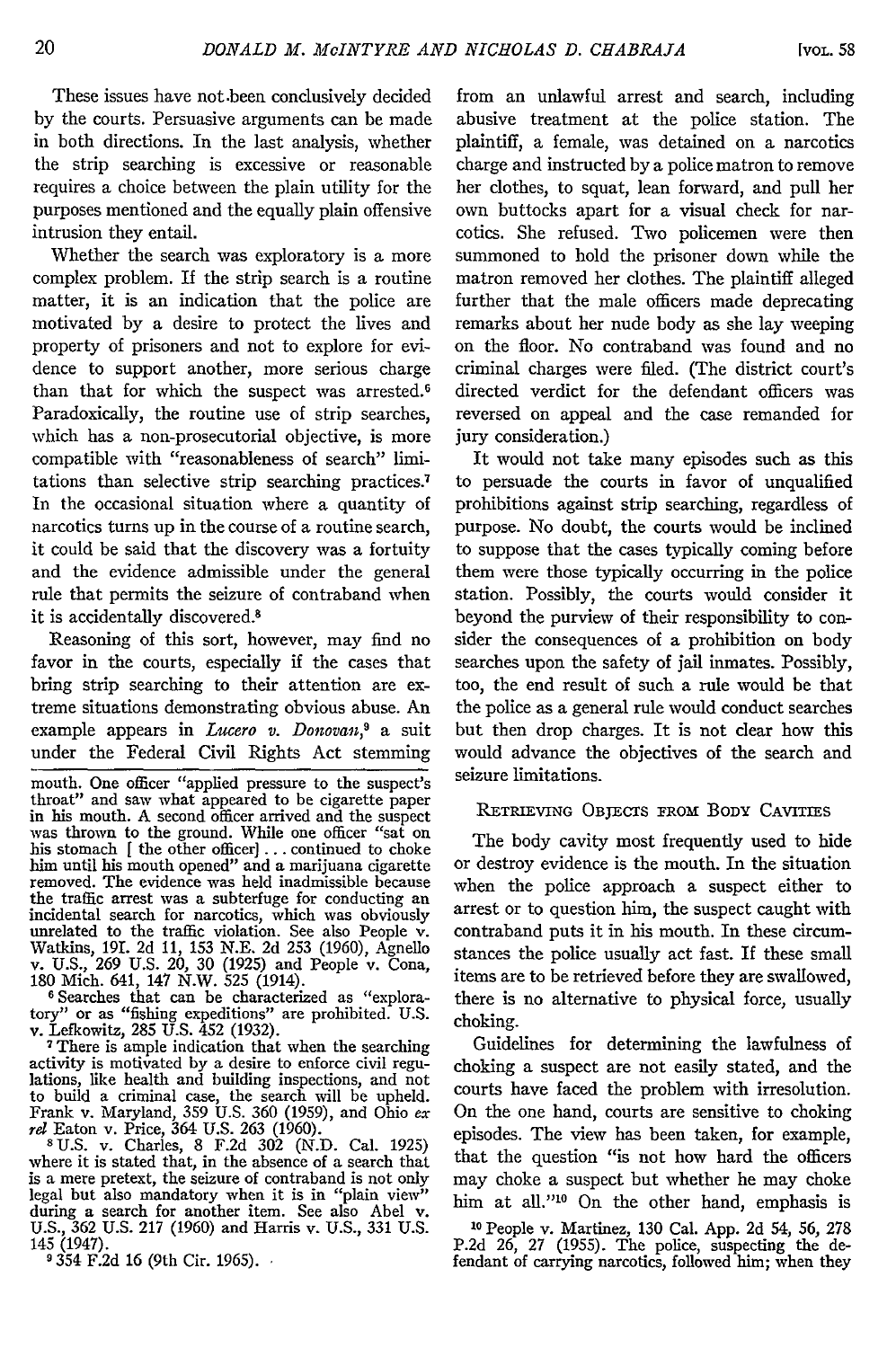sometimes placed on the proposition that "suspects have no constitutional right to destroy or dispose of evidence" despite what are obviously extreme measures to retrieve the evidence.<sup>11</sup>

The difficulty of balancing these divergent attitudes is reflected in the way courts have strained in rationalizing their decisions. For example, when an officer "placed his hand on the defendant's throat and with his thumb pushed sideways" the court found the officer's conduct "entirely reasonable to prevent.., the defendant **...** from disposing of evidence".<sup>12</sup> In further support of this position the court agreed with the trial judge's determination that there was, in fact, no choking because the suspect "was able to breathe, did not gasp for breath or cry out in pain, and his face did not turn color"." Another rationalization used to support the choking of an arrestee is that police officers, when confronted with the possibility of the destruction of evidence in the suspect's mouth, are indulging in a "natural reaction" in order to preserve incriminating evidence.<sup>14</sup>

Although not frequenly expressed, a final reason for granting some leeway to the police in preventing the suspect from swallowing evidence is that, once swallowed, the evidence, **if** soluble, is lost for all practical purposes. Retrieving some items from the stomach or intestinal tract before they decompose means resort to the forcible introduction of emetics or laxatives. The judicial choice, then, is in practical terms, one between oral emetics and intestinal ones, or else nullification of any effective police measures to prevent digestion of the evidence.

The courts are significantly more restrictive in

approached his car he put something in his mouth. One of the officers placed a "choke hold" on the *de-*fendant's neck, and they fell to the ground where Martinez spit out a package of narcotics. The court rejected the evidence because it was obtained **by** methods both brutal and shocking. **<sup>11</sup>**People v. Brinson, 12 Cal. Rep. 625 (1962).

**<sup>12</sup>**People v. Sanchez, 11 Cal. Rep. 406, 411 (1961).

<sup>13</sup>Id. at 409, and also cases cited therein at 411.

14 Commonwealth v. Tunstall, **78** Pa. Super. 359, 115 A.2d 914, 916 (1955). Police observed the suspect sitting in his car. When they approached he put something in his mouth. One of the officers put his arm around the defendant's neck and used force to take and some slips of poncy (gambing) sips. In anowing the evidence the<br>Court concluded that it "... was not obtained as the result of any procedure which shocks the conscience or violates appellant's fundamental constitutional rights. The conduct of the police officer was the natural reaction to appellant's attempt to destroy incriminating evidence."

their approach to the, forcible introduction of emetics than they are with choking to obtain contraband. This attitude, too, has its paradoxes. In practice, use of emetics involves less force than choking. The police normally attempt to get the suspect's consent to taking an emetic by pointing out, for example, that the toxic effect of the contraband, usually narcotics, will cause serious injury or death unless immediately regurgitated.<sup>15</sup> However, forcible administration of emetics is resorted to in narcotics cases because the contraband is soluble and thus easily lost in the digestive tract. Alternatively, the practice is to maintain surveillance over the suspect so that an insoluble object, such as a piece of jewelry, can be obtained after a natural bowel movement. Whatever invasions of privacy such surveillance involves, the practice is highly desirable from the standpoint of insuring the admissibility of the evidence obtained.

Forcibly administering either emetics or laxatives calls for harsh measures. An example appears in *Willis v. U.S.*<sup>16</sup> one of the first notable decisions on the subject. The suspect swallowed a packet of narcotics. He was arrested, handcuffed, and taken to a hospital. There his arms and legs were strapped to a table, his jaws forced open, cotton pads forced between his teeth, and his nostrils stopped up to keep his mouth open so a tube could be forced down his throat and an emetic introduced. He vomited up a packet of narcotics. In rejecting the evidence thus obtained as an unreasonable search and seizure under the Fourth Amendment, the court, in a rather extreme

**15** In United States v. Michel, 158 F. Supp. 34 (S.D. Tex. 1957) two narcotics suspects were picked up at the Mexican border and admitted that they had swallowed rubber containers of narcotics. A doctor ex- plained the hazards of these containers rupturing. Both agreed to a dose of castor oil. Later one agreed to a dose of epsom salts, whereupon he vomited up the narcotics. The other, while handcuffed to a stationary object in the room from twenty minutes to one hour (despite the frequent need to visit the rest room), agreed to taking epsom salts. Later he passed the narcotics

through his alimentary canal. The search was upheld. The situation may arise where a suspect consents to an emetic, enema, or laxative because of false or misan emetic, enema, or laxative because of false or mis-leading statements regarding the danger of the item swallowed. In this event courts may regard the ad-monitions as fraudulent inducements that vitiate consent, as they have done where consent was induced by United States, 209 F.2d **789** (D.C. Cir. 1953), or when the officer, in order to gain access to a still, falsely told the suspect, "the boss sent me down to fix the still". United States v. Reckis, **119** F. Supp. 687, **689 (D.** Mass. 1954).<br><sup>16</sup> U.S. v. Willis, 85 F. Supp. 745 (S.D. Cal. 1949).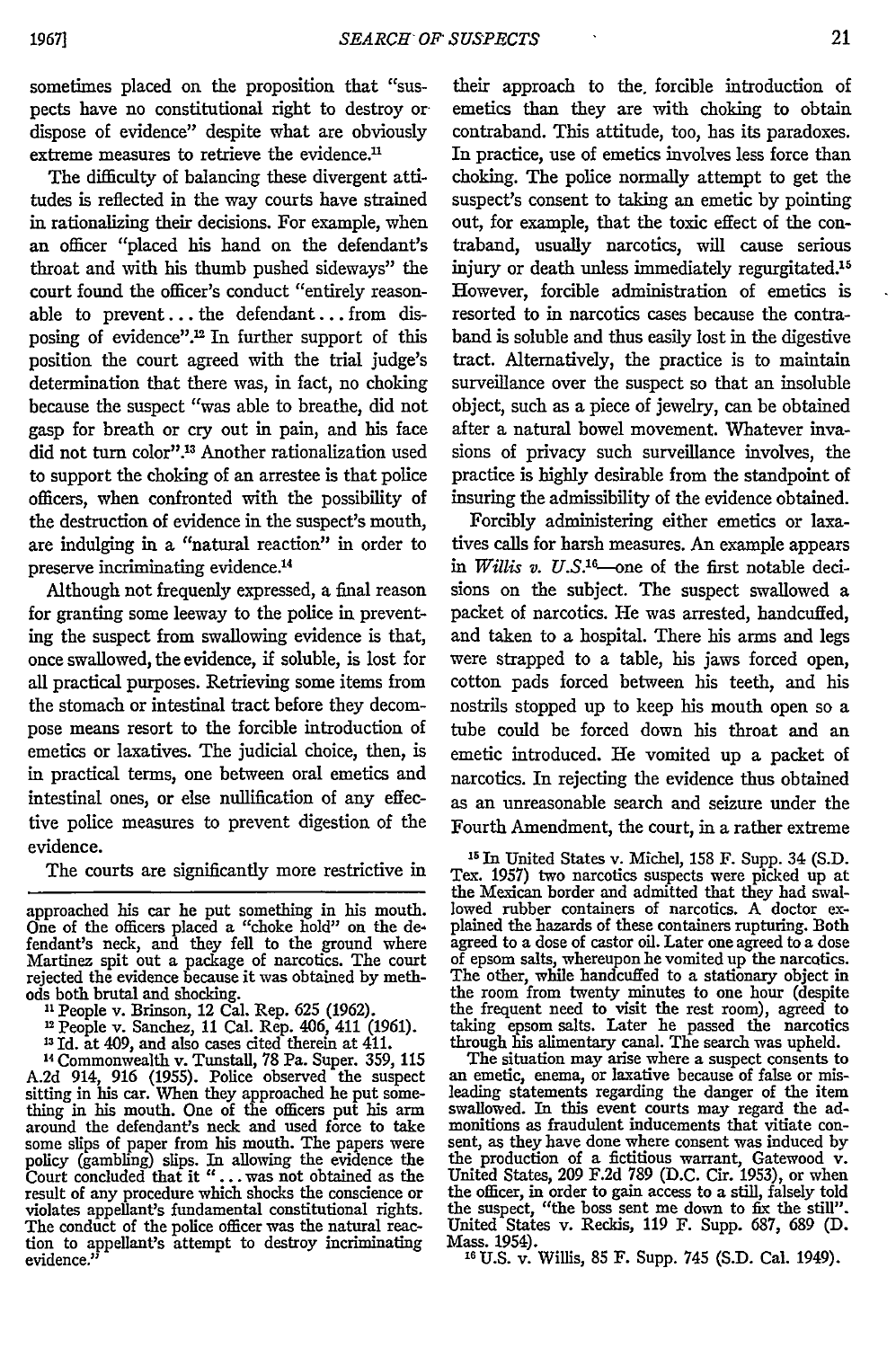analogy, reasoned that **". .** if the stomach pump can be justified, then the opening of one's person by the surgeon's knife can be justified.... [I]f a search such as was made in the instant case may be approved, would it not likewise follow that if the narcotics, after being swallowed, had passed into the blood stream, some officers might feel it incumbent upon them to drain the defendant of part of his life blood in an effort to discover the hidden narcotics?" This case is similar to *Rochin v. California,* with its oft-quoted language that such tactics were so brutal and offensive as to "shock the conscience" of the court.<sup>17</sup>

"Shocking the conscience" may be an adequate guideline in searches in cases such as *Willis* and *Rochin* but it provides little guidance for the wide range of searches of lesser vigor.'8 The forcible probing of a suspect's rectum, for example, apparently does not engender nearly the shock or qualms of conscience that are aroused from the police tampering with a suspect's stomach. In what is almost exclusively a: narcotics traffic problem, the rectal probe is initiated when a narcotics suspect is examined for a telltale greasy substance around his anus or by the use of X-ray or fluoroscope to detect the presence of foreign objects in the large intestine.

The case most clearly establishing the lawfulness of a forcible rectal probe in these circumstances is

Justice Frankfurter's majority opinion held that the police methods employed in securing the evidence against Rochin "did more than merely offend some fastidious squeamishness or private sentimentalism about combating crime too energetically. Rather the consummation of the search was so brutal as to approach the techniques of the 'rack and screw.' The con- viction was brought about by a method which 'shocks the conscience' and 'offends a sense of justice."'

**18** Bachelder, *Use of* Stomach *Pump as Unreasonable* Search *and Seizure,* 41 **J.** CRim. L., **C.** & P. **S.** 189, 191 (1950-1951).

*Blackford v. United States.5* Here the suspect was stopped at an international boundary line in California by customs officers and asked to remove his coat.<sup>20</sup> Numerous puncture marks were revealed in the veins of his arms. Inspectors then directed the defendant to remove his clothes entirely, whereupon they noticed a large quantity of greasy substance around his anus; the defendant admitted that he had heroin concealed there. He was taken to the U. S. Naval Hospital where he then denied the concealment and resisted a rectal probe. The heroin was forcibly removed by medical personnel. The search was upheld as similar searches have been where there was a valid arrest and where there is dear evidence that contraband is present in a body cavity.<sup>21</sup>

Several considerations may help explain why the courts are less offended by a rectal probe or enema than by stomach pumping or the administration of an emetic. As to the element of pain that may be involved, the courts weigh this aspect of a cavity search against the overall conduct of the suspect. While characterizing a rectal probe as a "disgusting sequence", $2$  courts have no great difficulty, apparently, attributing the necessity for it to the defendant's choice of an equally disgusting repository in the first place. Conventional morality may thus supply the formally missing premise of distinction. This attitude appears to extend also to the suspect who resists a rectal probe, causing some degree of pain and the possibility of physical injury. The courts are not willing to place a premium on the suspect's violent resistance, especially if he is in all other respects treated

**19** 247 F.2d 745 (9th Cir. 1957). See also Note, Evi*dence Forcibly Removed from Body Cavity Admissible in Federal Court,"* 58 CoLum. L. Rtv. 565 (1958). <sup>20</sup>Note, 106 U. **PA.** L. REv. 1165 (1958); Blackford

v. U.S., 247 F. 2d 745 (9th Cir. 1957). Law enforcement problems of this sort occur most frequently in areas noted for narcotics smuggling, such as the Mexi- can border where it is estimated that 20% of the nar-

<sup>21</sup> Application of Woods, 154 F. Supp. 932 (N.D. Cal. 1956); *In re* Guzzardi, 84 F. Supp. 294 (N.D. Tex. 1949); Murgia v. U.S., 285 F.2d 14 (9th Cir. 1960) Ng Pu Yu v. U. **S.,** 352 F.2d 626 (9th Cir. 1965); King v. U.S., 348 F.2d 814 (9th Cir. 1965).

See, however, Note, 106 U. PA. L. REv. 1165 (1958), where it is suggested that a search warrant should issue before an internal bodily search is made even though it is performed in connection with a lawful arrest. It would insure that the procedure would be performed in a clinical fashion **by** authorized personnel and it would lessen the possibility of abuse **by** over-enthusiastic officers.<br>2 Blackford v. U.S., 247 F.2d 745, 754 (9th Cir.

1957) (concurring opinion).

**<sup>1</sup> <sup>7</sup>**Rochin v. California, 342 U.S. 165 (1952). Three deputy sheriffs "having some information that Rochin was selling narcotics" unlawfully broke into his house. Rochin was seated on the bed only partially dressed. The officers were about to seize two capsules lying on the bedside table when Rochin thrust the capsules into the bedside table when Rochin thrust the capsules into his mouth. One of the officers grabbed Rochin's throat in an effort to keep him from swallowing—to no avail. He was handcuffed, rushed to the nearby hospital, and strapped to a table while a physician forced an emetic solution through a tube into his stomach. This "stomach pumping" procedure produced the capsules which were shown to contain narcotics and which were admitted as the chief evidence against Rochin in a prose- cution for possession of narcotics contrary to the California Health and Safety Code. The Supreme Court was raised as to the due process limitations in a state criminal proceeding.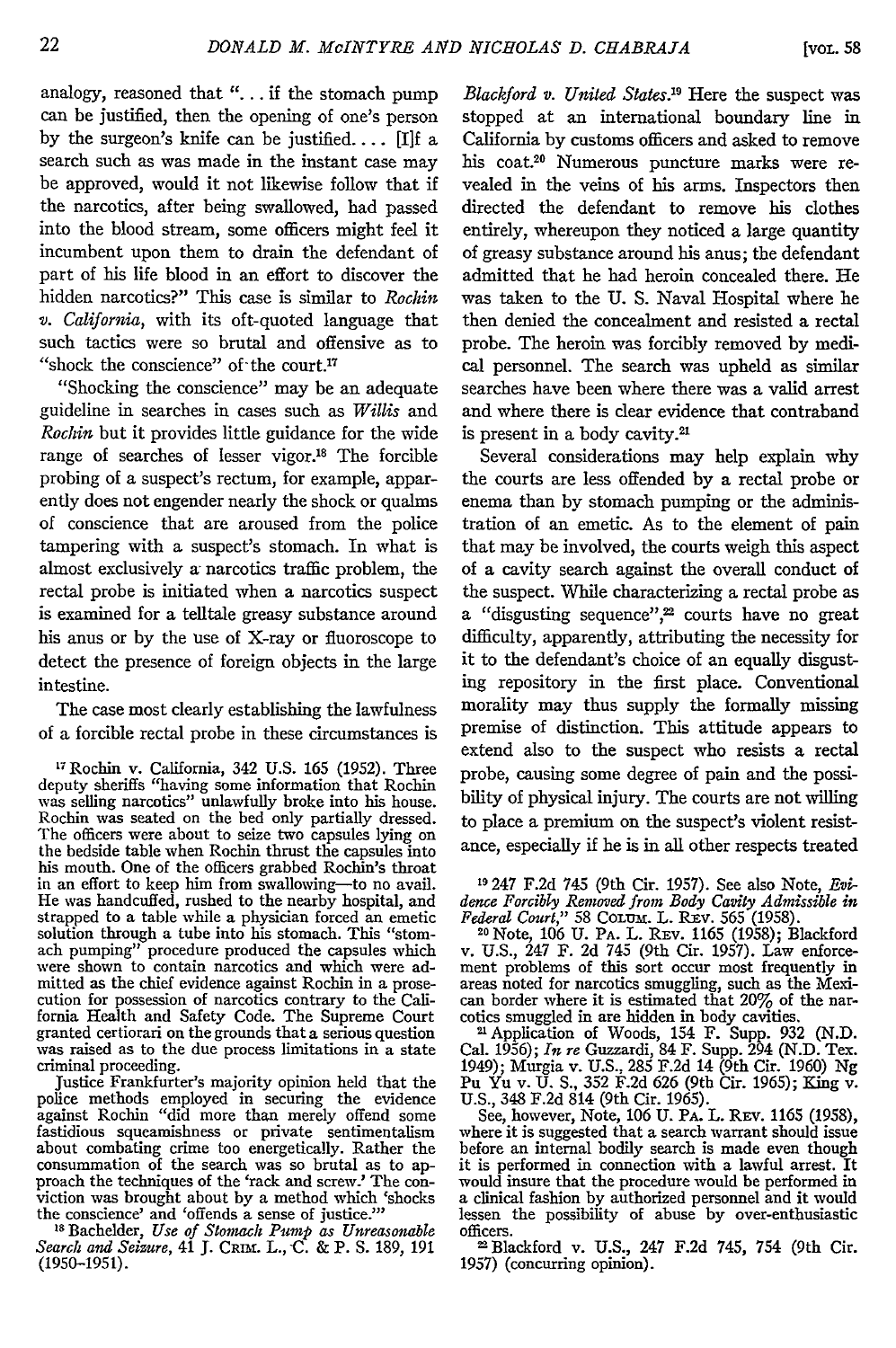civilly. Pain in such circumstances indeed has been termed "self-inflicted".<sup>23</sup> In further support of this position, the courts point out that a rectal probe **"is** an uncomplicated and non-hazardous procedure":<sup>24</sup> with regard to the administration of an enema, courts have indicated that it is "a very normal and natural thing to do".<sup>25</sup>

Emphasis has been placed, moreover, on the fact that the contraband in the body cavity may cause serious injury to the suspect unless promptly removed. Testimony by medical experts as to the likelihood of this eventuality has been used to substantiate the use of force. A final point of emphasis is the court's willingness to analogize a cavity probe to forcing a suspect "with narcotics in a clenched fist to open his hand"<sup>26</sup> or cutting the stitches of the suspect's clothing to recover contraband contained therein.<sup>27</sup>

The considerations emphasized in justifying rectal probes were, in the recent case of *Blefare v.* United *States,2* applied to induced vomiting, demonstrating that there is, or should be, no sound basis for the difference in the judicial attitude toward choking, probing, or administering an

 $23$  Id. at 752. Also, Application of Woods, 154 F. Supp. 932 (N.D. Cal. 1957). The court held in a situation involving a rectal probe that the *Rochin* test was not controlling. **'f** judicial sensitivity is to be aroused in the instant case, the source of shock lies not in the efforts of the law enforcement officers, but rather with the deranged conduct of petitioner".

21 Blackford v. U.S., 247 F.2d 745, 752 (9th Cir. 1957). **<sup>25</sup>**Ash v. State, 139 Tex. Crim. 420, 422, 141 S.W.

**2d** 341, 343 (1940). <sup>2</sup>

<sup>28</sup> Blackford v. U.S., 247 F.2d 745, 754 and 753 (9th Cir. 1957) (concurring opinion).

**<sup>2</sup>**Ash v. State, 139 Tex. Crim. 420, 422, 141 **S.** W. 2d 341, 343 (1940). The police apprehended the de-fendant attempting to pawn some stolen rings and observed him put something in his mouth and swallow. Over the defendant's objections, the Court admitted the evidence which had been obtained by an enema- induced bowel movement. In its opinion the Court induced bowel movement. In its opinion the Court said, "If the rings had remained in defendant's mouth they [the police] would have had as much right to search his mouth and secure the rings as if they were<br>in his pockets." He swallowed them "...which war-<br>ranted them in continuing their search." On rehearing,<br>the same Court asked: "Could it be said that if a thief has stolen property, sewed it up in his pocket, or in the lining of his coat, that the officers would have no the lining of his coat, that the officers would have no right to cut the stitches or even to injure his clothing for purposes of legal search?"

<sup>28</sup> 362 F.2d 870 (9th Cir. 1966). Two men, suspected of smuggling narcotics across the border, were lawfully arrested; additional evidence indicated that they probably had swallowed the contraband. With the assistance of police, a doctor forcibly introduced an emetic. The packets of narcotics were vomited up. The court held this search to **be** reasonable and therefore lawful.

enema, on the one hand, and administering an emetic on the other. The distinction between the *Rochin* and the *Blefare* cases lies in the *tola* police conduct in handling the suspects. This includes the time and place of the initial apprehension and the basis for probable cause not only to arrest but also to believe .the contraband was in the suspect's stomach.

Upon superficial reading, the ruling in *Rochin* seems to be' that the procedures necessary to pump a stomach by force are sufficiently repugnant to violate *per se* the Fourth or Fourteenth Amendments. Such a reading, however, may be naive because of other aggravating factors attending the *Rochin* search. Thus, "the court referred to the unlawful entry into *Rochin's* dwelling and the forceful methods employed to prevent him from swallowing the item only suspected to have been narcotics. Had the suspect been arrested legitimately and had there beeni adequate proof that he in fact swallowed narcotics, as in the rectal probe cases,<sup>29</sup> the courts, a's in *Belfare*, will give greater weight to the proposition that the Constitution in no way gives a suspect the right to use his body as a sactuary for contraband.

### **OBTAINNG** BODY **FLtUm** oR **BREATH FOR** ANALYsrs IN DRUNK DRIVING CASES

Forty states have chemical test laws, providing that fifteen hundredths of **1:** per cent (0.15 per cent) of alcohol in the blood of a suspect is prima facie evidence of his intoxication.<sup>30</sup> The extent to which the police use force in extracting the blood or capturing the breath of drunk-driving suspects for chemical analysis is not dear, although there is some indication that seldom is there a resort to

2 In Blackford, *supra,* note 22, the suspect told the officers he had deposited narcotics in his rectum. Furthermore, the officer noticed a greasy substance around his anus. In Ash, *supra* note 25, the presence of the ring in the suspect's lower intestinal tract was made unmistakably clear-by an X-ray. In U.S. v. Michel, 158 F. Supp. 34 (S.D. Tex 1957), a fluoroscope revealed the foreign object in the suspect's intestine.<br><sup>30</sup>The 1962 version of the Uniform Vehicle Code

published by the National Committee on Uniform Traffic Laws and Ordinances, provides that 0.10% of alcohol in the blood establishes a prima fade case, but only three states, Vermont, North Dakota, and North Carolina, have adopted this change. Committee on Alcohol and Drugs, National Safety Council, *Uses of* Chemical *Tests for Intoxication, 1964.* Breath analysis is accomplished by the use of the Harger Drunkometer, the Breathodizer, the Alcometer, or the Intoximeter. See DONIGAN, CHEMICAL TESTS AND THE LAW 91-98 (2d ed. 1966).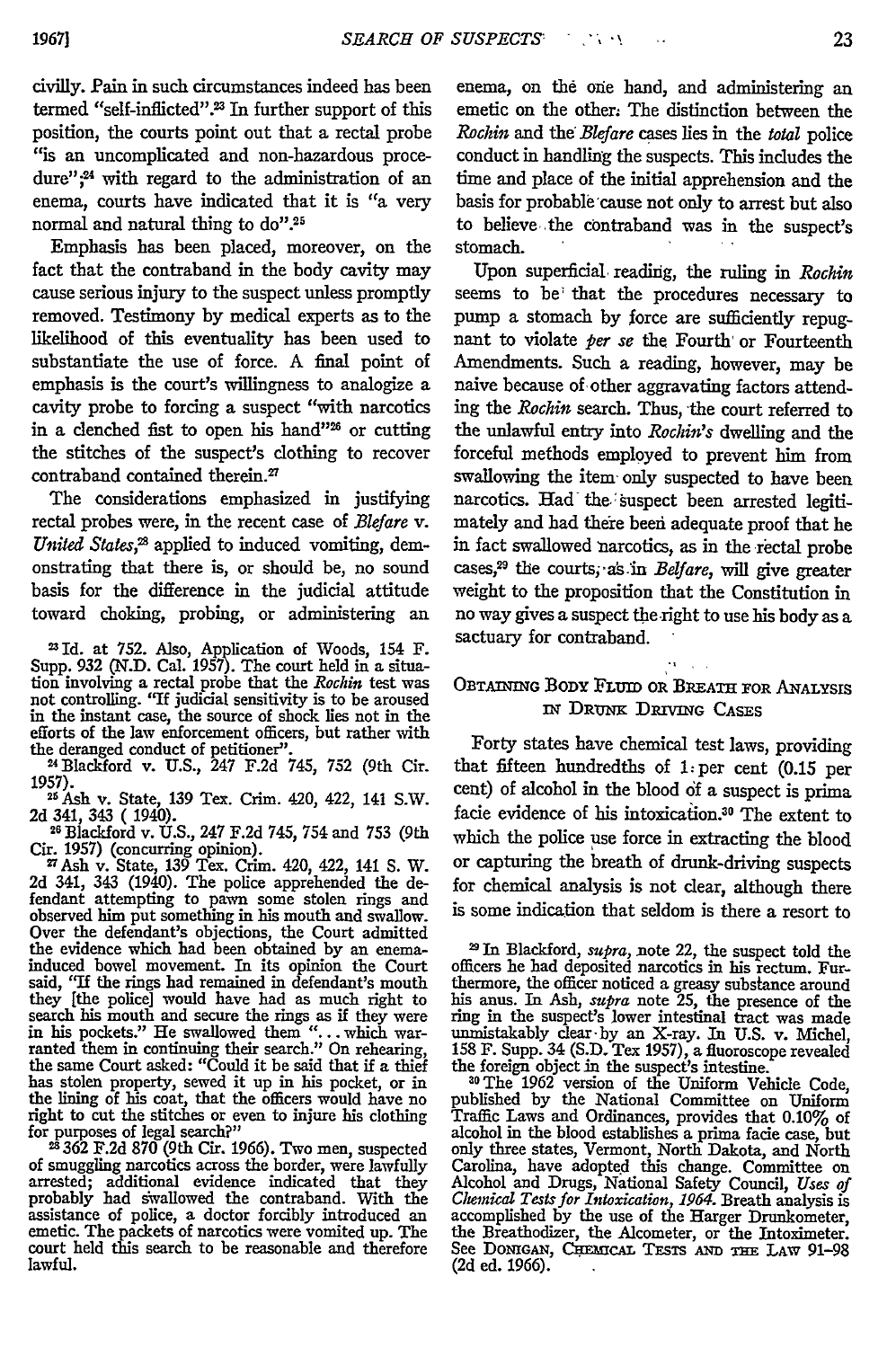force.<sup>31</sup> Some states, such as Michigan, prohibit the use of physical force as a means of obtaining body fluid or breath, by providing that blood alcohol tests must be submitted to voluntarily and in writing.32

Several states have adopted "implied consent" laws as a means of inducing drunk-driving suspects to submit to blood alcohol tests. The principle underlying this type of law is that, as a condition to the privilege of using the state highways, the driver is deemed to have given his consent to a chemical test following a valid arrest for drunk driving; should the arrestee refuse the test, his operator's license will be automatically suspended.<sup>33</sup> These provisions are designed to obviate the need for physical force by providing other inducements. Whether they adequately serve this function is not altogether clear.

There is some evidence that implied consent laws have not provided sufficient inducement, as exemplified by a large number of refusals occurring in large cities in states that have such laws.<sup>34</sup> On the other hand, some states, after adoption of

<sup>31</sup> The National Safety Council reports that the percentage of drunk-driving arrestees refusing to submit to a blood alcohol test runs as high as 92% in Cleveland, **80%** in Mobile, and 73% in Baltimore. Committee on Alcohol and Drugs, National Safety Council, *U<sub>s</sub>es of Chemical Tests* for *Intoxication,* 1964. **<sup>3</sup>**MIcn. **STAT. ANN.** § 9.2325 (1960). The authorities

seem to be in agreement that consent is valid even though the person giving it may be under the influence of intoxicating liquor. Halloway v. State, 146 Tex. Crim. 353, 173 S.W.2d 258 (1943); Guenther v. State, 153 Tex. Crim. 519, 221 S.W.2d 780 (1949); Bowden v. State, 95 Okla. Crim. 382, 246 P.2d 427 (1952); People v. Quarles, 123 Cal. App. 2d 1, 266 P.2d 68 (1954); Ray v. State, 233 Ind. 495, 120 N.E.2d 176 (1965). "The solution to this perplexity rests in the fact that a person under the influence of intoxicating liquor, as defined by the penal code, need not be so intoxicated as to be incapable of entering into a valid agreement, and yet be sufficiently intoxicated to come within the and you be statute...." Jones v. State, 159 Tex. Crim. R. 29, 261<br>S.W.2d 161 (1953), *cert. denied*, 346 U.S. 830 (1953).<br>"A motorist may be mentally or physically unfit to<br>operate a motor vehicle due to the excessive cons tion of alcoholic beverages and yet his ability to comprehend his surroundings and what goes on will be sufficient in the eyes of the law to permit his valid consent to a chemical test of his breath or body fluids."

DONIGAN, CHEMICAL TESTS 145 (1st. ed. 1957).<br><sup>33</sup> See, UNIFORM VEHICLE CODE, §6-205.1. States<br>adopting this code in substance are: Connecticut, Idaĥo, Ĩowa, Kansas, Minnesota, Missouri, Nebraska,<br>New York, North Carolina, North Dakota, Oregon,<br>South Dakota, Utah, Vermont, and Virginia.<br>34 In Minneapolis, Minnesota, in 1964, 1251 tests<br>were offered and 537 were ref

786 tests were offered and 194 refused. In Kansas City, Missouri, 2827 tests were offered and 1692 refused. Committee on Alcohol and Drugs, National Safety Council, *Use of Chemical Tests for Intoxication, 1964.*

implied consent laws, have estimated that submissions to blood alcohol tests have substantially increased. A statement by James P. Hayes, Deputy Commissioner of the Department of Public Safety for the State of Iowa, is typical: "We have no exact figures on the number of refusals to take chemical tests before the statute was passed; however, our best estimation and reports from the field indicate that there were many more refusals before the law was enacted". The state of New York, which was the first to adopt an implied consent statute, reports that overall refusals for both state and municipal enforcement agencies average only about 20 per cent. A comparison of New York figures with those of states that have not adopted an implied consent law is strong support in favor of the legislation.

When force is used, however, the question of its legality turns on whether it is unreasonable under the Fourth Amendment.35 Standards for reasonableness are construed in light of traditional procedures of search incident to arrest. Analogies, for example, have been drawn between taking blood samples and the taking of fingerprints or the removal of objects from the pockets of a person under arrest.<sup>3</sup> 6 In any event a valid arrest is a necessary prerequisite.<sup>37</sup>

**p** The United States Supreme Court has upheld the taking of blood from an unconscious drunkdriving suspect $33$  and, more recently, from a suspect over his clear objection on advice of counsel.<sup>39</sup> The fact that actual physical force is used is dear from decisions upholding the police actions, which obviously involve something more than the simple insertion of a hypodermic needle, $40$  or simply

**<sup>31</sup>**The Supreme Court has recently held that taking a blood sample is not testimonial compulsion that is prohibited by the Fifth Amendment. Schmerber v. California, 384 U.S. 757 (1966). **<sup>36</sup>**Davis v. State, 189 **Md.** 640, 57A.2d 289 (1948).

The "search of the pockets" parallel was used by the California Supreme Court when it concluded that search of the blood for evidence of intoxication is analogous to a search of a man's pockets incident to his arrest and that if a search of the pockets would be valid so would extraction of blood for intoxication tests. People v. Duroncelay, 48 Cal. 2d 766, 312 P.2 690 (1957)

**37** State v. Kroening, 74 Wis. 266, 79 N.W.2d 810 (1956).

**38** Breithaupt v. Abrams, 352 U.S. 432 (1957).

**9** Schmerber v. California, 384 U.S. 757 (1966).

40 The extraction technique was deemed reasonable, for example, when the suspect "drew his arm away when the nurse first attempted to insert the needle and **...** the ambulance driver held his arm while the nurse extracted the blood. .. **."** People] v. Duroncelay, 48 Cal. 2d 766, 769, 312 P. 2d 690, 692 (1957).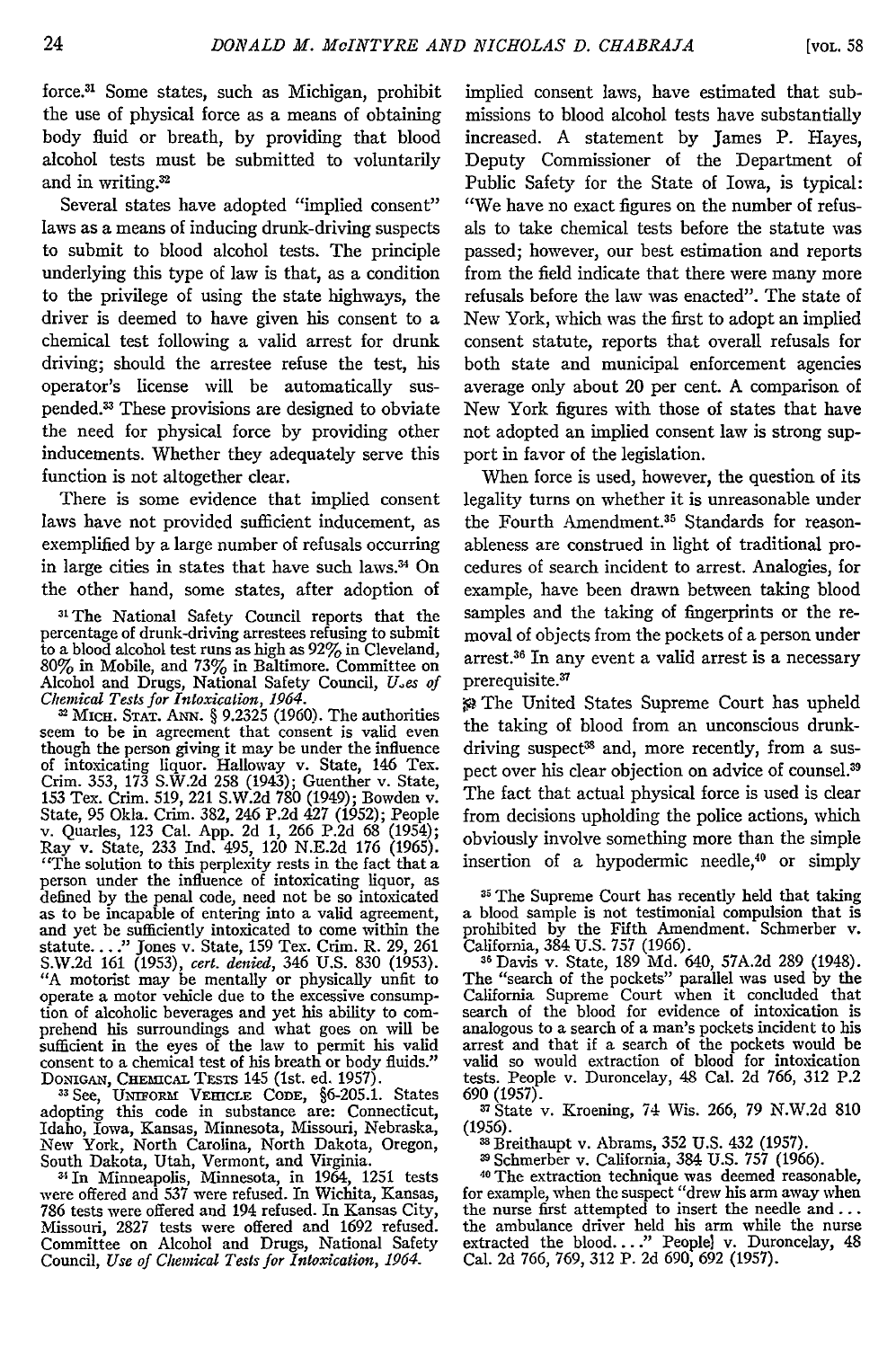*SEARCH OF SUSPECTS*

holding a suspect's head to capture his breath.<sup>41</sup> Decisions permitting the use of force are bolstered by the argument, sometimes made explicit<sup>42</sup> but more often implicit, that law enforcement agencies must be given the power to cope with the ever increasing death and injury toll on the highways, much of which is due to drivers under the influence of alcohol.<sup>43</sup>

The recent Supreme Court case of *Schnerber v. California"* holds that states may impose reasonable forms of compulsion upon drivers lawfully arrested for drunk driving. But in light of the language used in *Schmerber,* it cannot be categorically stated that physical force is permissible in all situations. Police actions may run afoul of the admonition that, while the court would permit "minor intrusions into an individual's body under stringently limited conditions", 45 more substantial intrusions or intrusions under other conditions may not be permitted. It hardly need be said that this language falls short of the precision required for an adequate administrative directive to the police.

The power of the police to use force in capturing

<sup>41</sup>State v. Berg, 76 Ariz. 96, 259 P.2d 261 (1953). The court held, *inter alia*, that defendant's person had<br>not been violated. Said the court: "He was not forced<br>to exhale breath from his lungs. He exhaled it voluntarily and in fact of necessity in order to survive. The moment his breath passed his lips it was no longer his to control but became part of the surrounding atmosphere which was equally free for use by anyone present within the orbit of its immediate circulation." The court indicated the result may have been different had the officers forced the suspect to exhale. See also People v. Kiss, 125 Cal. App. 2d 138, 269 P.2d 924 (1954), where there was conflicting evidence that the police officer struck the suspect in the stomach and that he took the test because of fear of further punishment. The Court allowed the evidence "conceding that violence was applied" because the results of the test would be excluded only where the accused "is by threats and punishment so terrorized into submission that to admit it would be a mockery and a pretence of a trial". 4 Breithaupt v. Abrams, 35 U.S. 432, 436 (1957).

 $43$  It has been estimated that as many as half of the almost 50,000 fatal vehicle accidents involve drivers who have been drinking alcoholic beverages. *Alcohwl Involvement in Traffic Accidents, Accident Facts,* 1965 Annual Statistical Report of the National Safety

Council.<br>
"Note 39, *supra*.<br>
"These conditions include extractions involving<br>
"on risk, trauma, or pain," and where "fear, concern<br>
for health, or religious scruple" are not present.<br>
Schmerber v. California, 384 U.S. 75 Court also indicated that the taking of blood may not be lawful **if** "The police initiated the violence, refused to respect a reasonable request to undergo a different form of testing, or responded to resistance with inappropriate force".

body fluid also has practical limitations. Blood must be taken in accordance with clinical procedures, which means that a doctor or medical technician must perform the task. Finding a doctor willing to take blood over the suspect's objection may be an obstacle formidable enough to discourage the police from using blood alcohol tests. The advice given doctors by the legal department of the American Medical Association is not to engage in any act of medical practice, including the taking of blood, without the patient's consent. The point of primary concern to doctors is that the police directive to take blood or probe a cavity may not be based on adequate probable cause, hence resulting in civil liability for the doctor.<sup>46</sup> One state has legislation granting doctors immunity from civil liability for taking blood upon request by a police officer.41

The use of physical force in the administration of blood alcohol tests would present a lesser problem if there were wider use of the so-called implied consent approach, The apparent reluctance to adopt the approach can be attributed to two factors. First, it is a relatively new concept.<sup>48</sup> Second, some states have imposed so many administrative restrictions and limitations upon the conduct of chemical tests called for in the standard implied consent law that the police hesitate to apply them.49 It is in these states that the results of this law have been disappointing.

These problems can and should be overcome. The adoption of implied consent laws should in-

46 This position of the American Medical Association was stated by Mr. Richard P. Bergan, Director of Legal Research, Law Division, the American Medical Association, in an interview with the authors. 47 N.Y. VEmcLE **AND** TRArFic LAW, §1194 id.

<sup>47</sup> N.Y. VEHICLE AND TRAFFIC LAW, §1194 id.<br><sup>48</sup> The term "consent" seems out of place in that the traditional concept of the term, generally applicable to search and seizure situations, requires that there be no coercion and that the consent must be "freely given." Amos v. U.S., 255 U.S. 313, (1921); Judd v. U.S., 190 F.2d 649, **(D.C.** Cir. 1951); Ray v. **U.S.,** 84 F.2d 654 (5th Cir. 1936); Holt v. State, 17 Wis. 2d 46S, 117 N.W.2d 626 (1962). The threat of suspension of an operator's license, no matter how construed, smacks of operator's license, no matter how construed, smacks of coercion.

**11** For example, in Vermont a chemical test cannot be given to an unconscious suspect. The suspect must be given the opportunity to refuse to take the test and also be given an option as to which of three forms of testing he would prefer. In any test a sample must be provided to the suspect for analysis by his own physi-<br>cian if he so desires. See, T.23 §1188-1194, VERMONT **ANN. STAT.**

Some states have weakened their implied consent laws in other ways. For example, North Carolina has<br>no provision for the automatic suspension of operator's<br>licenses, but a refusal to take the test will be admitted<br>as evidence in court. N.C. GEN. STAT. §20-16.2 (1965).